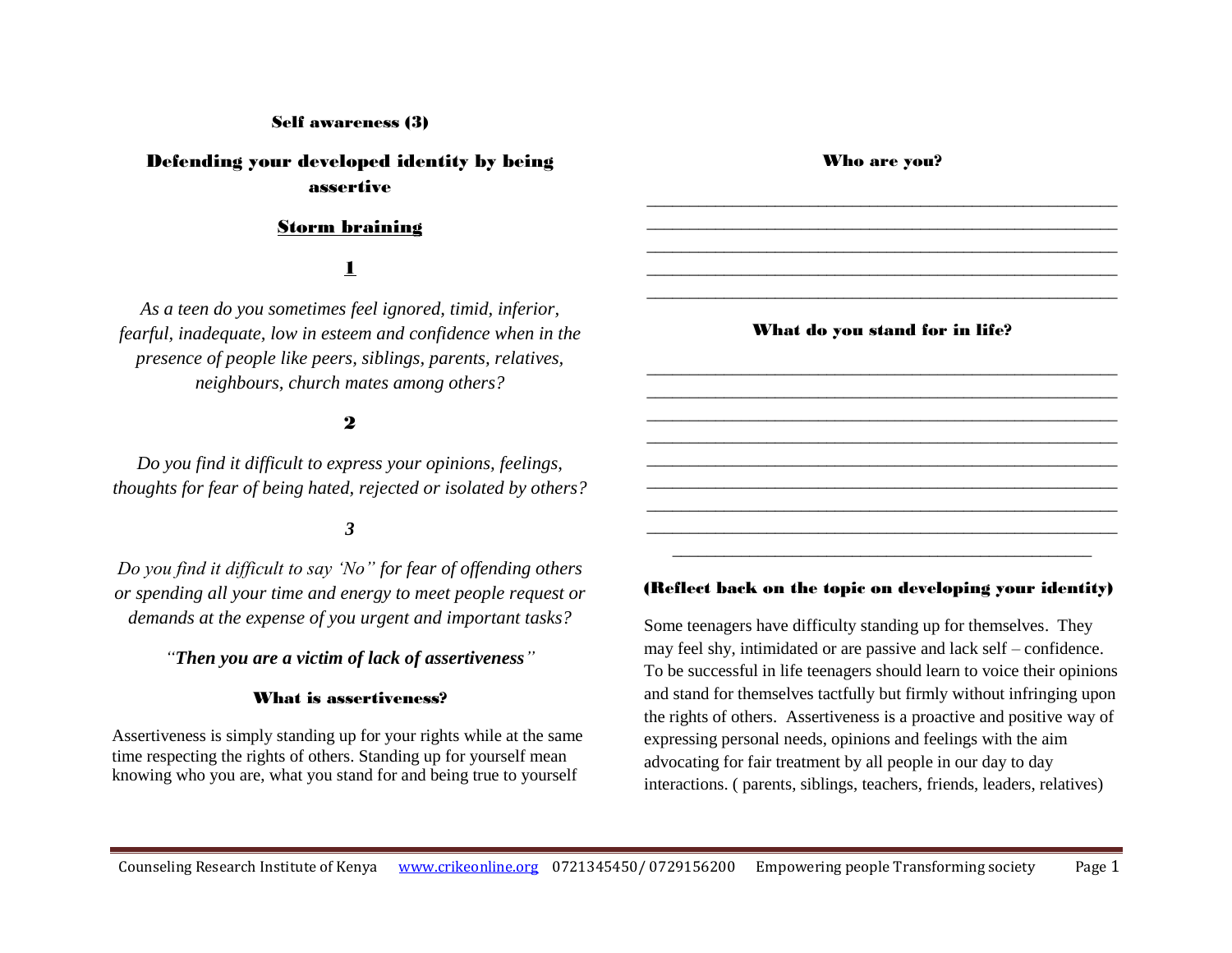#### Importance of being assertive as a teenager

- a) You are less likely to be a victim of bullying. Bullies easily pick on the teenagers who appears to be in self – esteem, weak willed and passive.
- b) You become a better communicator.
- c) You are less likely to act aggressively toward others.
- d) You become more confident.
- e) You are less stressed in life.
- f) You become more responsible in life.
- g) You are able to resist negative peer pressure.

## Learn to "SAY NO"

Some teens suffer in life because they have difficulty refusing requests or demands from others perceived as important, seniors or friends. These teens might slowly begin to build resentment as the time and energy is all taken up by others.

Learning how to decline a request can be difficult. Putting others first, is being too nice and compliant. Failure to say NO eventually makes teen to feel taken advantage of.

## Build self - confidence

There is nothing liberating in the life of a teenagers like learning how to control their own lives. This makes them feel secure and better about themselves

Assertiveness helps in goal achievement

When teenagers are not bogged down handling other people's request and tasks or living in paralyzing fear of bullying, they are better able to set and reach goals and have more time to work on what is important to them as individuals.

## Learn better communication styles

Assertive teenagers work hard to learn better communication skills both **verbal** and **non verbal**. When communication improves teenagers find themselves giving compliments, asking questions, receiving explanations and are able to speak to others about their feelings, opinions and aspirations..

# ASSERTIVE COMMUNICATION

Assertive communication is built on mutual respect. It involves communicating without hurting the other person. Being assertive demonstrates self- respect and willingness to stand up for personal rights and interests by expressing personal thoughts and feelings respectfully. Assertiveness demonstrates being sensitive to the rights of others and willingness to work constructively to reach a mutually agreeable outcome. Sometimes assertiveness is confused with aggressiveness.

Assertive communication is both verbal and non verbal. The following tips can help you communicate assertively

- 1. Always learn to say no and offer an explanation where necessary.
- 2. When communicating learn to use pleasant, firm, clear and audible voice.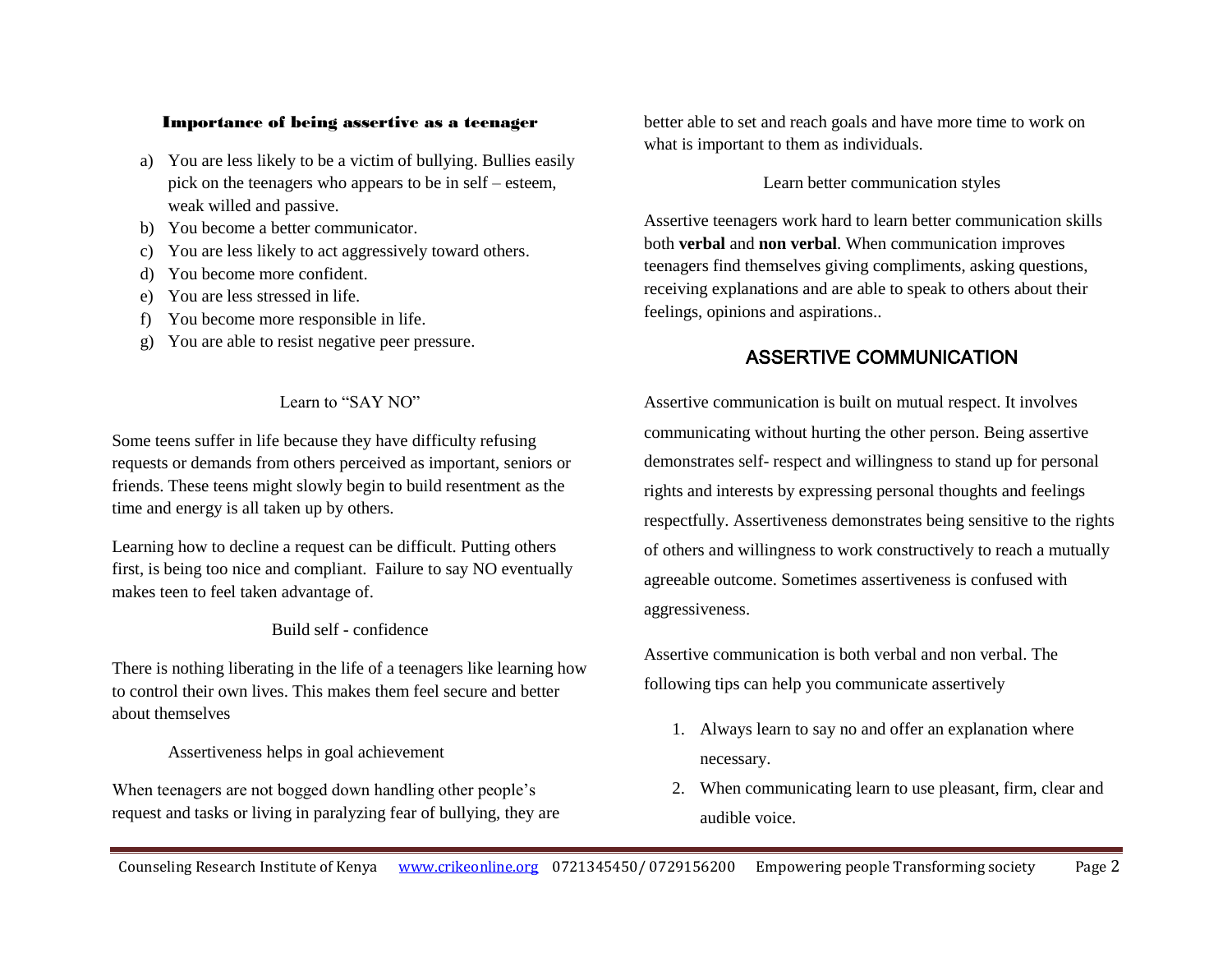- 3. Always learn to validate the other person's feelings and issues.
- 4. In communication learn to respect other person's opinion and be objective not subjective.
- 5. Learn to use confident, positive body language such as smiling, eye contact, relaxed and upright posture.
- 6. Always keep your voice down and soft
- 7. Always Speak slowly



# Personal resolutions

**\_\_\_\_\_\_\_\_\_\_\_\_\_\_\_\_\_\_\_\_\_\_\_\_\_\_\_\_\_\_\_\_\_\_\_\_\_\_\_\_\_\_\_ \_\_\_\_\_\_\_\_\_\_\_\_\_\_\_\_\_\_\_\_\_\_\_\_\_\_\_\_\_\_\_\_\_\_\_\_\_\_\_\_\_\_\_ \_\_\_\_\_\_\_\_\_\_\_\_\_\_\_\_\_\_\_\_\_\_\_\_\_\_\_\_\_\_\_\_\_\_\_\_\_\_\_\_\_\_\_ \_\_\_\_\_\_\_\_\_\_\_\_\_\_\_\_\_\_\_\_\_\_\_\_\_\_\_\_\_\_\_\_\_\_\_\_\_\_\_\_\_\_\_ \_\_\_\_\_\_\_\_\_\_\_\_\_\_\_\_\_\_\_\_\_\_\_\_\_\_\_\_\_\_\_\_\_\_\_\_\_\_\_\_\_\_\_ \_\_\_\_\_\_\_\_\_\_\_\_\_\_\_\_\_\_\_\_\_\_\_\_\_\_\_\_\_\_\_\_\_\_\_\_\_\_\_\_\_\_\_ \_\_\_\_\_\_\_\_\_\_\_\_\_\_\_\_\_\_\_\_\_\_\_\_\_\_\_\_\_\_\_\_\_\_\_\_\_\_\_\_\_\_\_ \_\_\_\_\_\_\_\_\_\_\_\_\_\_\_\_\_\_\_\_\_\_\_\_\_\_\_\_\_\_\_\_\_\_\_\_\_\_\_\_\_\_\_ \_\_\_\_\_\_\_\_\_\_\_\_\_\_\_\_\_\_\_\_\_\_\_\_\_\_\_\_\_\_\_\_\_\_\_\_\_\_\_\_\_\_\_ \_\_\_\_\_\_\_\_\_\_\_\_\_\_\_\_\_\_\_\_\_\_\_\_\_\_\_\_\_\_\_\_\_\_\_\_\_\_\_\_\_\_\_ \_\_\_\_\_\_\_\_\_\_\_\_\_\_\_\_\_\_\_\_\_\_\_\_\_\_\_\_\_\_\_\_\_\_\_\_\_\_\_\_\_\_\_ \_\_\_\_\_\_\_\_\_\_\_\_\_\_\_\_\_\_\_\_\_\_\_\_\_\_\_\_\_\_\_\_\_\_\_\_\_\_\_\_\_\_\_ \_\_\_\_\_\_\_\_\_\_\_\_\_\_\_\_\_\_\_\_\_\_\_\_\_\_\_\_\_\_\_\_\_\_\_\_\_\_\_\_\_\_\_ \_\_\_\_\_\_\_\_\_\_\_\_\_\_\_\_\_\_\_\_\_\_\_\_\_\_\_\_\_\_\_\_\_\_\_\_\_\_\_\_\_\_\_ \_\_\_\_\_\_\_\_\_\_\_\_\_\_\_\_\_\_\_\_\_\_\_\_\_\_\_\_\_\_\_\_\_\_\_\_\_\_\_\_\_\_\_**

*"Success is no accident. It is hard work, perseverance, learning, studying and almost of all, love of what you are doing or leaning to do"*

"I think self - awareness is probably the most important thing toward being a champion"

Thank you

Stephen Kamore

(Counseling Psychologist)